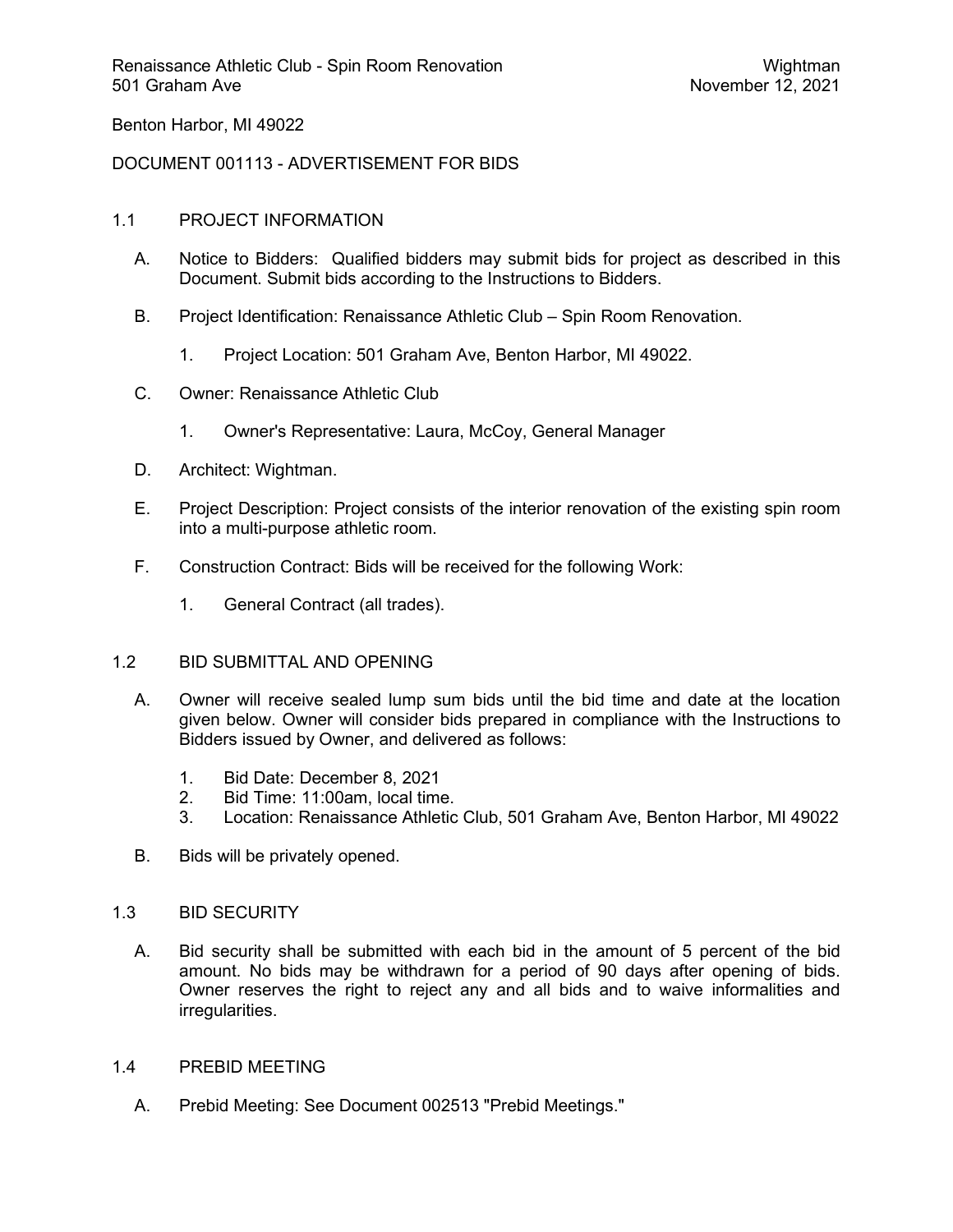Benton Harbor, MI 49022

- B. Prebid Meeting: A Prebid meeting for all bidders will be held at the Renaissance Athletic Club, 501 Graham Ave, Benton Harbor, MI 49022, on November 22, 2021 at 11:00am local time. Prospective prime bidders are not required to attend, but attendance is highly encouraged.
	- 1. Bidders' Questions: Architect will provide responses at Prebid conference to bidders' questions received up to two business days prior to conference.

# 1.5 DOCUMENTS

- A. Printed Procurement and Contracting Documents: Obtain after November 12, 2021 by contacting Architect. Documents will be provided to prime bidders only; only complete sets of documents will be issued.
	- 1. Deposit: \$200.00 made payable to Wightman.
	- 2. Shipping: Additional shipping charges of \$20.00 will apply.
- B. Online Procurement and Contracting Documents: Obtain access after November 12, 2021 at the locations below:
	- 1. www.gowightman.com
	- 2. Reprographic Arts, www.raplanroom.com
- C. Viewing Procurement and Contracting Documents: Examine after November 12, 2021 at the locations below:
	- 1. www.gowightman.com
	- 2. Wightman 2303 Pipestone Rd Benton Harbor, MI 49022

## 1.6 MILESTONE DATES

- A. Dates listed below are subject to change:
	- 1. Prebid Meeting: November 22, 2021 at 11:00am
	- 2. Addendum 1 released by end of day November 24, 2021
	- 3. All final questions shall be directed to Wightman by end of day, December 1, 2021, with Addendum 2 released by end of day December 2, 2021
	- 4. Bid Opening: December 8, 2021
	- 5. Post Bid Contractor Interviews: Week of December 13, 2021
	- 6. Construction Begins: Construction is anticipated to begin the first week of January 2022.
- B. Please direct all contractor inquiries and questions to the contacts listed below:
	- 1. Wightman
		- a. Casey Bourdo, Project Manager. cbourdo@gowightman.com, 269.967.0135
		- b. Greg Monberg, Architect. **gmonberg@gowightman.com**, 219.222.4660